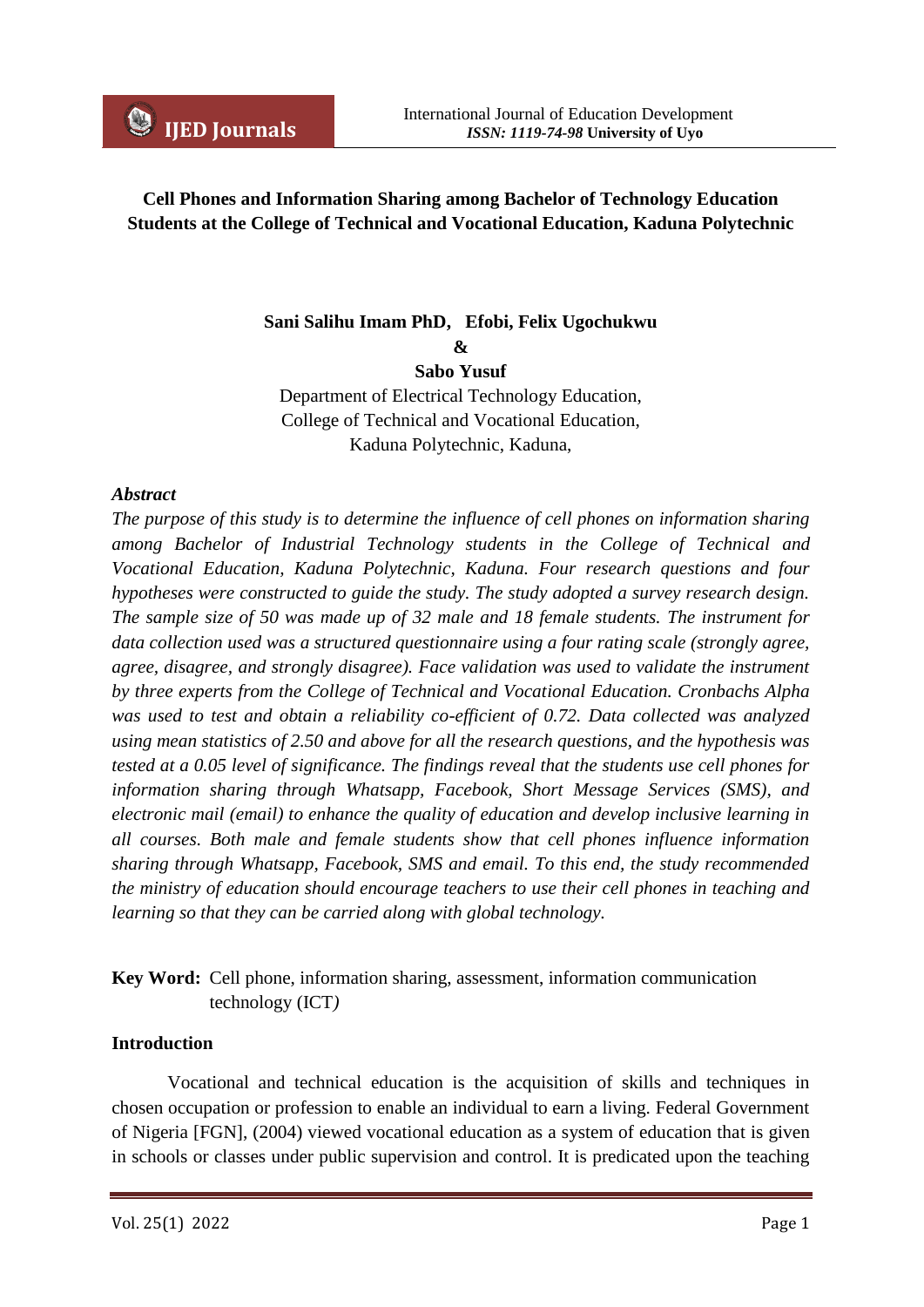of skills and also demands the professional or expert use of hands. The teaching of skills at the formal sector existed in two types of institutions initially established in Nigeria; these are technical colleges and trade centers. Vocational and technical educational and technical education is a continuous process of adaptation of the worker's training towards acquiring the minimum knowledge required. FGN, (2004) emphasized that technical education aims to give training and impart the necessary skills leading to the production of craftsmen, technicians, and other skilled personnel who shall be enterprising and self-reliant. Abassah (2011) opined that technical education contends with training that borders on the acquisition of knowledge and skills in woodworks, metalwork, electrical/electronics, welding and fabrication, building, automobile, etc. including workshop organization and management, but much has not been done. An attempt to improve the poor state of technical education in Nigeria by the National Board for Technical Education [NBTE] led to the Bachelor of Technology program to equip graduates with the intellectual capabilities and hands-on skills for technological development. NBTE, (2017) stressed that we aim to produce somebody who has the globally recognized tertiary education which is a bachelor's degree but essentially a technician, very knowledgeable and highly skilled technicians that can operate at higher intellectual levels of technology.

Information sharing through Information and Communication Technology (ICT) is a key to delivering better, more efficient services that are coordinated around the needs of the individual. It is essential to enable early intervention and preventative work, for safeguarding and promoting the welfare and for wider public protection. Information sharing is a vital element in improving outcomes for all (Srivastava, Viranjay, Singh & Ghanshyam; 2013). Practitioners must understand when, why, and how they should share information so that they can do so confidently and appropriately as part of their day-to-day practice. Today, there is no doubt that cell phones have a significant effect on student learning performance at technical colleges. Every individual above 13 years will have their account on any of the popular internet networks such as Facebook, Snapchat, Instagram, enabling them to share information rapidly. It will not be wrong to say that the internet and education go hand in hand in the modern world. A student can connect with anyone at any point in time to pass an important message relating to academics. They can use such platforms via their smartphone, tablet, or computer, and learners can exchange questions, make phone calls or video calls. If a student is stuck with their homework, they can always communicate with their friends or tutors eliminating the emphasis laid on physical meetings. Researchers are finding that internet usage can be addictive, and some believe that we must identify a threshold beyond which its use is tantamount to overindulgence and can be counterproductive. Although it has been put forward that students spend much time participating in social networking activities, many blame the various sites for their steady decrease in grades (Kim, Jeong, & Lee; 2010). It also shows that only a few of these students are aware of the economic and professional networking opportunities in the use of cell phones.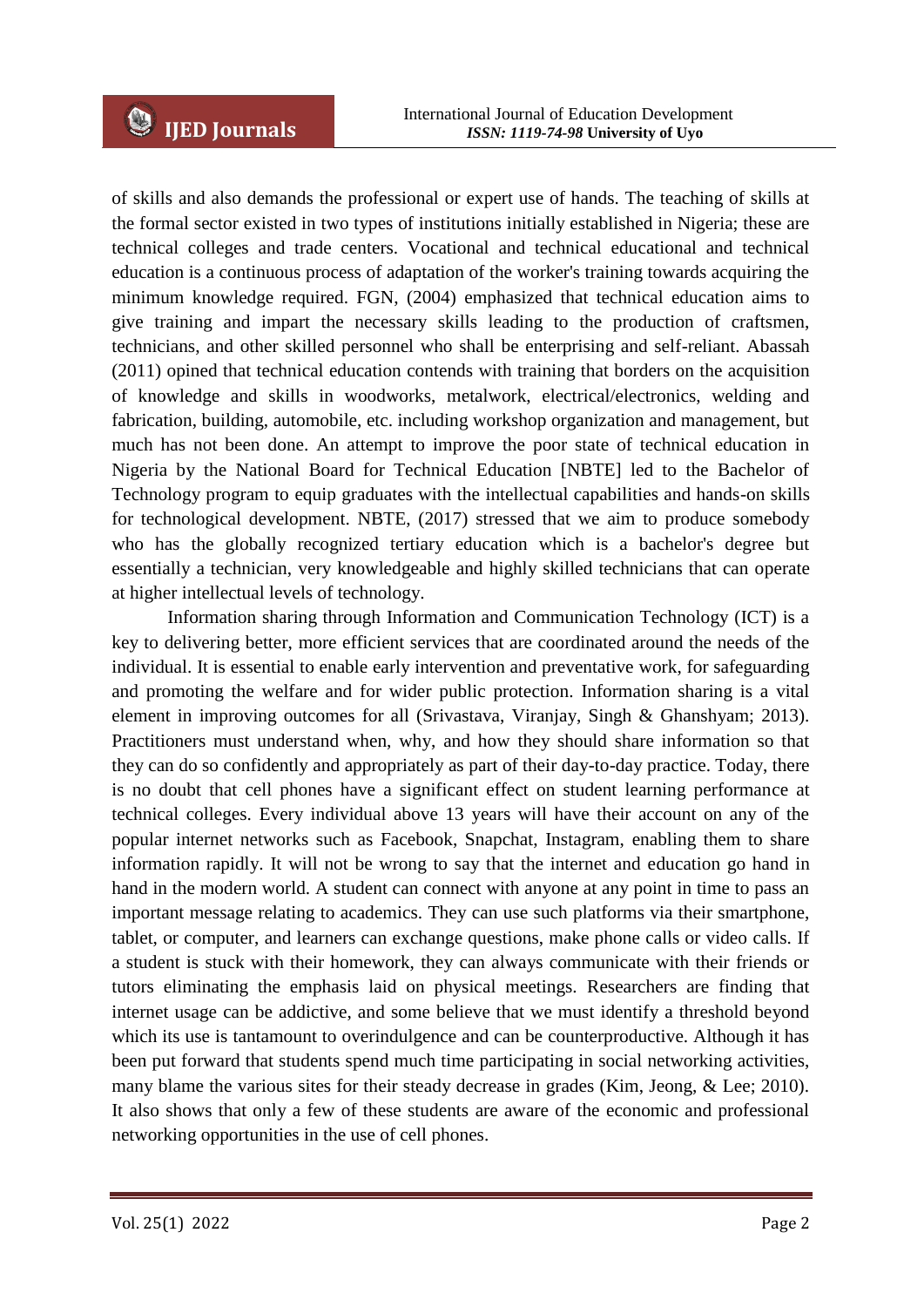One of the information technologies in the field of cell phones. Today, cell phones are called smartphones and are capable of doing almost anything a computer can do. Computer Hope, (2021) explained a few examples of what some of the new cell phones are capable of doing to include: Take and making calls to any other person with a cell phone, sending and receiving text messages, taking, view and storing pictures, and videos using a built-in camera, access the internet, email, chats and even download apps for the phone; play games and access common programs, such as calculator, contacts, calendar, clock, to-do list, etc; remotely control other devices connected to the internet or via Bluetooth; store and run files; play music and watch movies. The heavy dependency on cell phones by students of tertiary institutions in Nigeria can never be over-emphasized especially as the internet has taken a firm grip on the affairs of the younger generation. The reality of the modern-day requires us to stay in touch with the latest happenings. Cell phones contain applications such as Twitter, Zoom, Facebook, Whatsapp, Linkedin, etc which are online technology platforms that both the students and teachers connect to disperse information and updates. These online platforms contribute to the ongoing construction of relationships, as García-Peñalvo, (2016) explained, scientific evidence indicates that mobile phones can easily become objects of emotions as recent studies revealed similar patterns in attachment to mobiles and attachment to peers. The rapid adoption and diffusion of the cell phone among young people was largely unanticipated and often while older adults were still navigating using these phones. Cell phones promote learning by offering support with sharing documents (such as video, audio, microsoft and PDF file) as well such as via Google Drive Box, Google Does, some teachers use cell phones to connect with their students via Facebook, live Zoom Meetings, and a host of others which have largely been beneficial even to a bachelor of technology students.

Bachelor of Technology programs are accredited by National University Commission (NUC) as a level of institutions that confer Bachelor of Technology Degrees after completion of three years, four years, or even five years programs of study (Bachelor of technology, 2019). Bachelor of Technology programs is considered as a skill-oriented course. In Nigeria, Bachelor of Technology programs are offered by Universities of Technology or Science and Technology which can be federal, state, or privately owned. The program is run for five years of ten semesters, nine of these semesters are spent in the university while one (usually the second semester of the fourth year) is spent on compulsory industrial training (IT) ranging from three to six months thought can be extended to a whole session ( Bachelor of technology, 2019). The aim of the program is achieved through a series of technical subjects which provide essential high-level skills necessary for every labor market worldwide, including industries. Currently, Nigerian industries and employers of labor suffer greatly as a result of inadequate manpower with the required technical skills and knowledge to function optimally in the technical aspects of the work-fields. Osasuwa (2017) raised an alarm that more than seventy (70) percent of graduates churned out by Nigeria Universities and other higher institutions of learning were unemployable. Abdullahi (2010) pointed to lack of skills as one of the reasons for unemployment among Nigeria graduates. This can be traced back to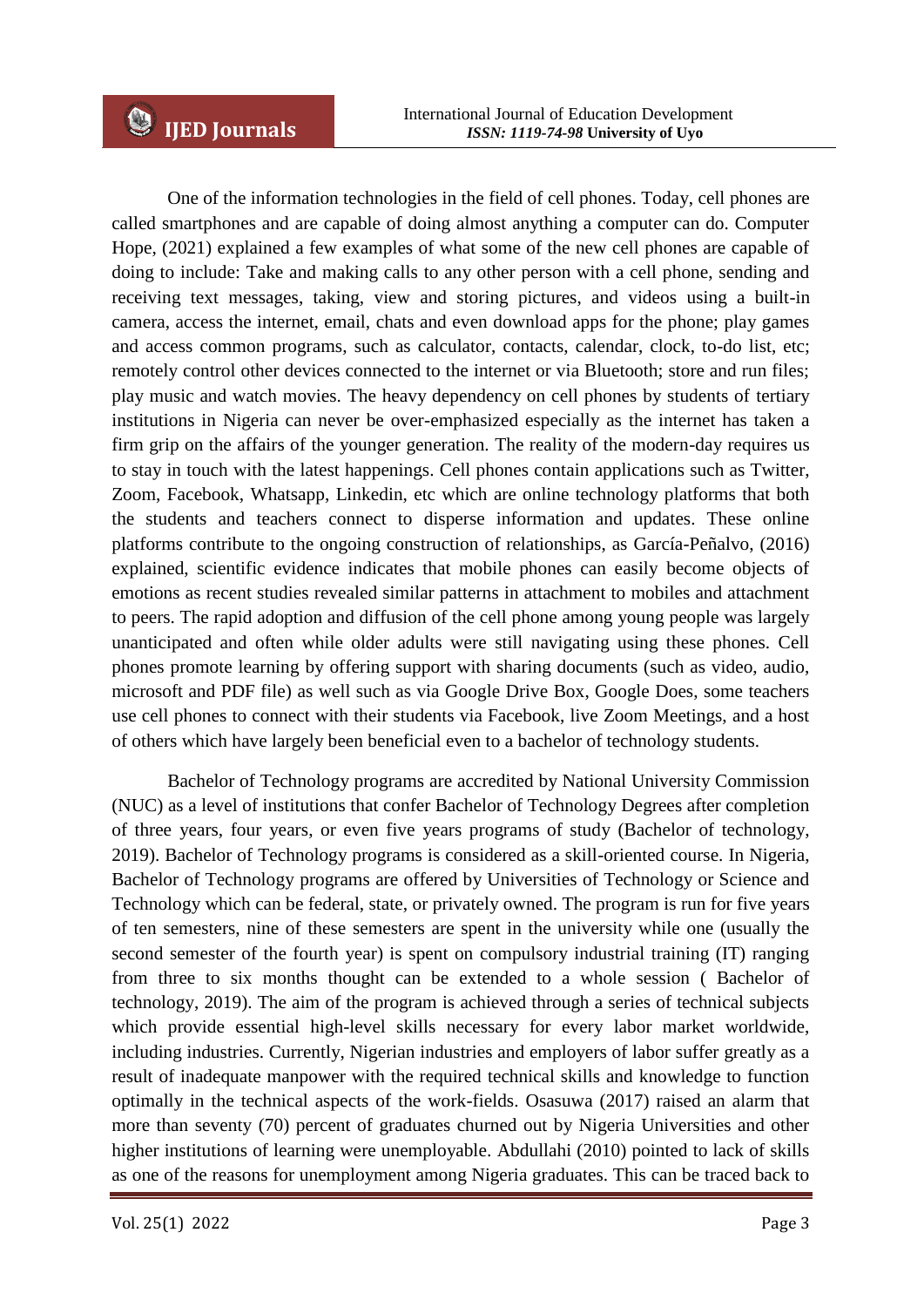a lack of proper information sharing using ICT during their school training that may need to be assessed based on their gender

Gender is a socially constructed definition of women and men. It is not the same as sex (biological characteristics of women and men) and it is not the same as women. Gender is determined by the conception of tasks, functions, and roles attributed to women and men in society and public and private life. Gender according to Santrock (2001) involves the biological dimension of being a female or male. This has been a crucial matter to the educationists. Issues that are multidimensional in outlook as they relate to the teaching and learning of technical education in this regard have been very contentious. Providing quality education ensures sustainable development. Adopting an approach that takes into account the relationship and interaction between males and females, according to the United States Agency for International Development (USAID, 2008) will address four dimensions: equality of access; equality in the learning process; equality of educational outcomes and equality of external results. Science technology educators such as Adigwe, 2012 and Nwosu, 2015 researched gender differences and their competencies. The results, though inconclusive, showed measurable differences between male and female students in competencies, and interest in terms of learning technical subjects.

#### **Statement of the Problem**

The invention of cell phones alone is an advancement that drastically shifted the level of communication around the globe. The technological development leading to cell phones supporting internet connectivity was a landmark breakthrough in the Information Communication Technology industry, taking communication as well as information sharing to an entirely new height, saving time and money. Social media platforms such as Facebook, Whatsapp, Twitter, Telegram, etc. have utilized this avenue to create an online community where people can meet and interact, sharing information using instant messaging features.

Cell phones have also aided students. According to Shakoor, Fakhar & Abbas (2021), the higher adoption rate of smartphones is seen among university students who are in bachelor's programs. Of the wide concern among many instructors, Nayak (2018) noted that cell phones cause potential destruction to students, calling for attention to the high rate in the usage of these gadgets among students. Nevertheless, to the best knowledge of the researcher, not much has been done in examining the impact of cell phones on information sharing among students. Hence this study seeks to determine the influence of cell phones on information sharing among Bachelor of Industrial Technology students in the college of Technical and Vocational Education, Kaduna Polytechnic, Kaduna State.

#### **Purpose of the Study**

- 1. The influence of cell phones on information sharing among students through Whatsapp.
- 2. The influence of cell phones on information sharing among students through text message (S.M.S).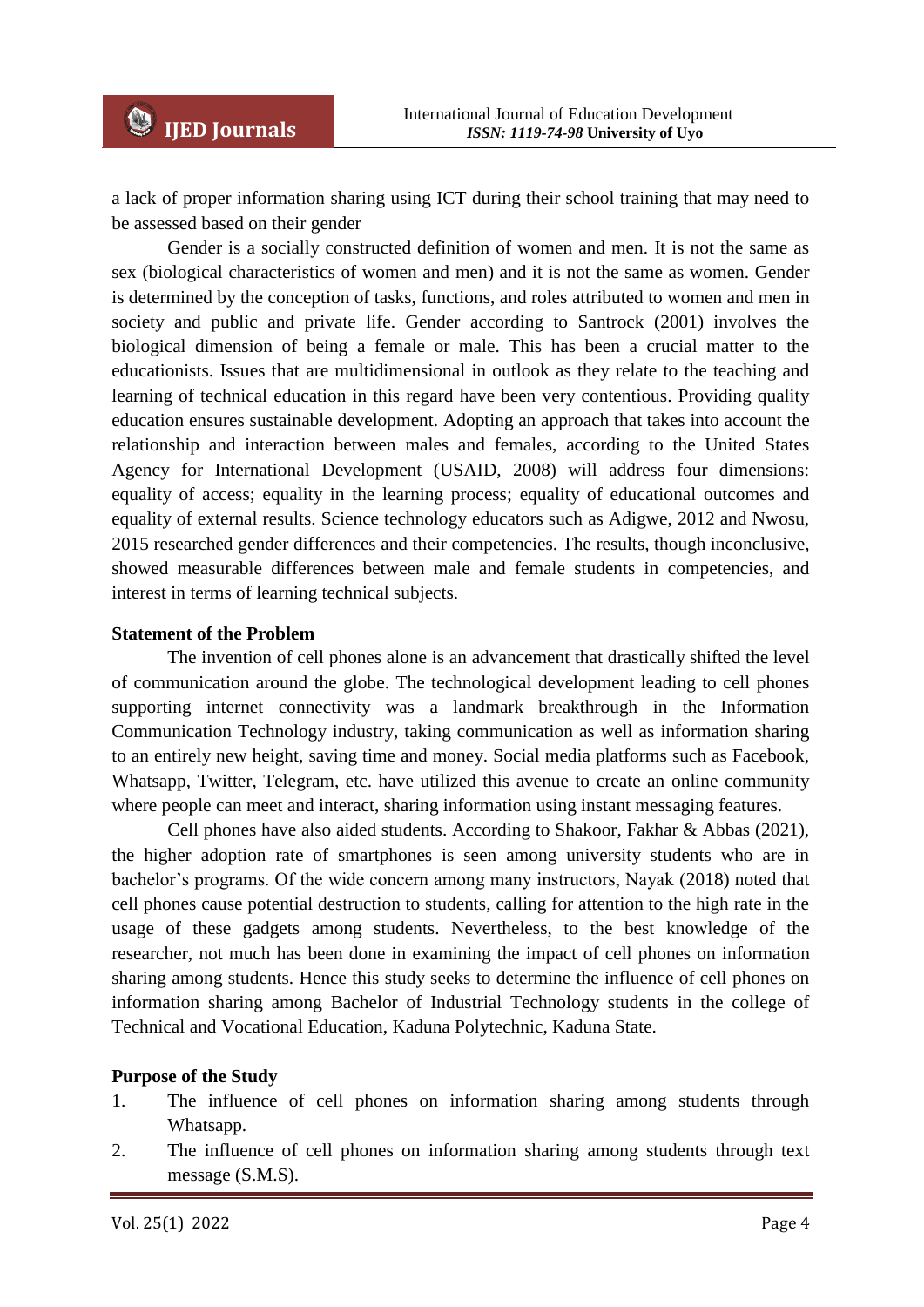- 3. The influence of cell phones on information sharing among students through Facebook.
- 4. The influence of cell phones on information sharing among students through electronic mail (email).

# **Research Questions**

The following research questions were poised to guide the study.

- 1. How does cell phone influence information sharing among students through Whatsapp?
- 2. How does cell phone influence information sharing among students through text messages (S.M.S)?
- 3. How does cell phone influence information sharing among students through Facebook?
- 4. How does cell phone influence information sharing among students through electronic mail (email)?

#### **Null Hypotheses**

- Ho1 There is no significant difference between male and female students' responses on the influence of cell phones on information sharing through Whatsapp.
- $H_{02}$  There is no significant difference between male and female students' responses on the influence of cell phones on information sharing between male and female students through text messages (SMS).
- Ho3 There is no significant difference between male and female students' responses on the influence of cell phones on information sharing between male and female students through Facebook.
- Ho4 There is no significant difference between male and female students' responses on the influence of cell phones on information sharing between male and female students through electronic mail (Email).

## **Methodology**

The purpose of this study was to determine the influence of cell phones on information sharing among Bachelor of Industrial Technology students in the College of Technical and Vocational Education, Kaduna Polytechnic, Kaduna. The study adopted a survey research design. The target population consist of 75 final year students in the College of Technical and Vocational Education which include 48 male and 27 female students. Stratified Random sampling technique was adopted in sampling the population. The sample size of 50 was made up of 32 male and 18 female students. The instrument for data collection used was a four-section structured questionnaire using a four-point rating scale (strongly agree, agree, disagree, and strongly disagree). Face validation was used to validate the instrument by three experts in the College of Technical and Vocational Education and Communication Department before administering it. Cronbachs Alpha was employed to determine the internal consistency of the instrument, with a reliability co-efficient of 0.72.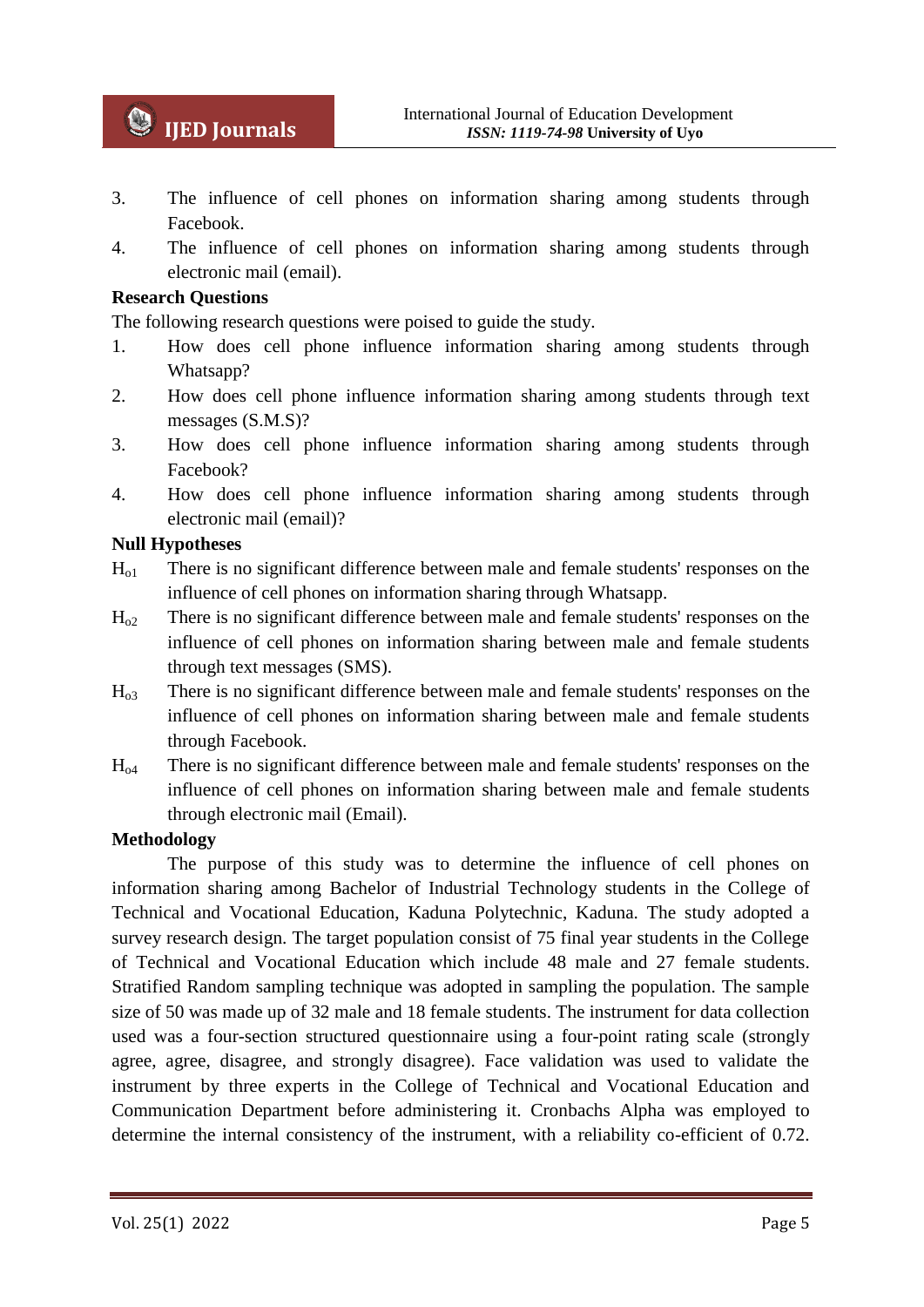Data collected was sorted and analysed using mean statistics of 2.50 and above for all the research questions, and the hypotheses were tested with a t-test at a 0.05 level of significance.

## **Results**

The result was presented based on the research questions and hypotheses guiding the study.

**Research Question 1:** How does cell phone influence information sharing among students through Whatsapp?

**Table 1:** Mean rating of responses on cell phones influence on information sharing among students through Whatsapp

From Table 1 shows that the respondents have agreed with item1-9. This is because the above-listed items have mean ratings between 2.73 - 3.47. This shows how strong cell phones influence information sharing among B. Tech students through Whatsapp. Therefore, B. tech students agreed with cell phones influence on information sharing among their colleagues through Whatsapp. That is, students use Whatsapp in sharing information with their colleagues.

**Research Question 2:** How does cell phone influence information sharing among students through electronic mail (email)?

**Table 2:** Mean Rating of Responses on how cell phones influence information sharing among B. Tech students through email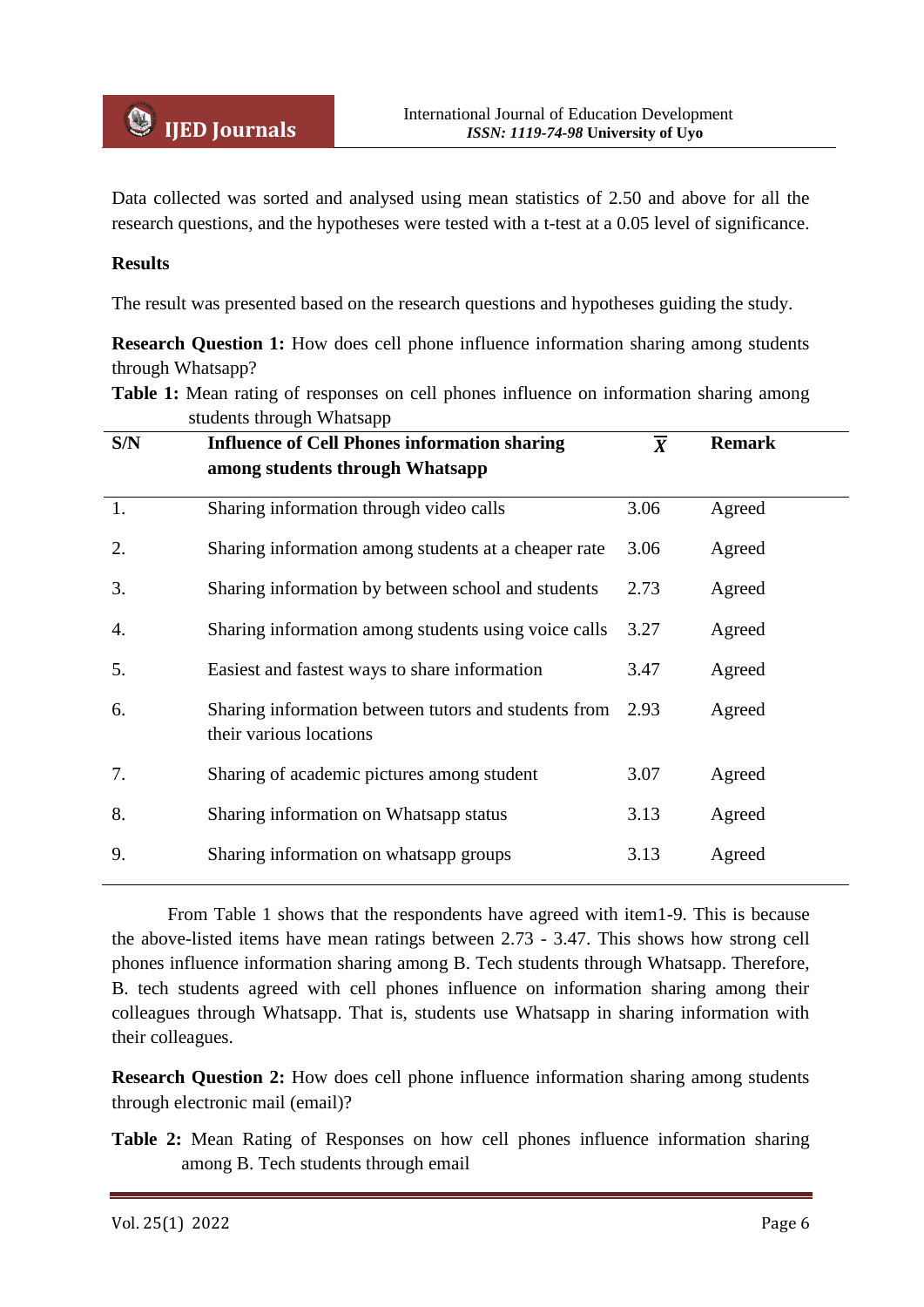

| S/N | Influence of Cell Phones information sharing among         | $\boldsymbol{X}$ | <b>Remark</b> |
|-----|------------------------------------------------------------|------------------|---------------|
|     | students through email                                     |                  |               |
| 1.  | Sharing video among students                               | 2.93             | Agreed        |
| 2.  | Sharing picture information among students                 | 3.07             | Agreed        |
| 3   | Sharing confidential docu                                  | 3.2              | Agreed        |
|     | ments among students                                       |                  |               |
| 4.  | Sharing formal means of communication among students       | 3.26             | Agreed        |
| 5.  | Saving shared document for future reference among students | 3.26             | Agreed        |
| 6.  | Sharing information among multiple parties                 | 3.13             | Agreed        |
| 7.  | Sharing audio among students                               | 2.93             | Agreed        |

Table 2 above indicates that all respondents have agreed on items 1 to 7, this is because the items have mean ratings between 2.93 and 3.26 which is above the cutoff of 2.50. Therefore, B. tech students agreed with cell phones influence on information sharing among their colleagues. That is, students use email in sharing information with their colleagues.

**Research Question 3:** How does cell phones influence information sharing among students through short message service (SMS)?

|  |       |  |  |  |  | Table 3: Mean Rating of Responses on how cell phones influence information sharing |  |
|--|-------|--|--|--|--|------------------------------------------------------------------------------------|--|
|  | among |  |  |  |  |                                                                                    |  |

students through short message service (SMS).

| S/N          | Influence of Cell Phones information sharing among students<br>through SMS                                   | $\overline{X}$ | <b>Remark</b> |
|--------------|--------------------------------------------------------------------------------------------------------------|----------------|---------------|
| $\mathbf{1}$ | Sending homework information influences academic support to 3.0<br>students                                  |                | Agreed        |
| 2.           | Mass emergency notifications are sent from institution to students 3.27<br>easily                            |                | Agreed        |
| 3            | Notifications sent from institution management through SMS 3.27<br>influences students to take prompt action |                | Agreed        |
| 4.           | using SMS service by the School authorities influences students' 2.8<br>update of new information            |                | Agreed        |
| 5.           | SMS notifications has the potential to improve student punctuality                                           | 3.0            | Agreed        |
| 6.           | Students pay attention more to SMS than other electronic 2.8<br>notifications                                |                | Agreed        |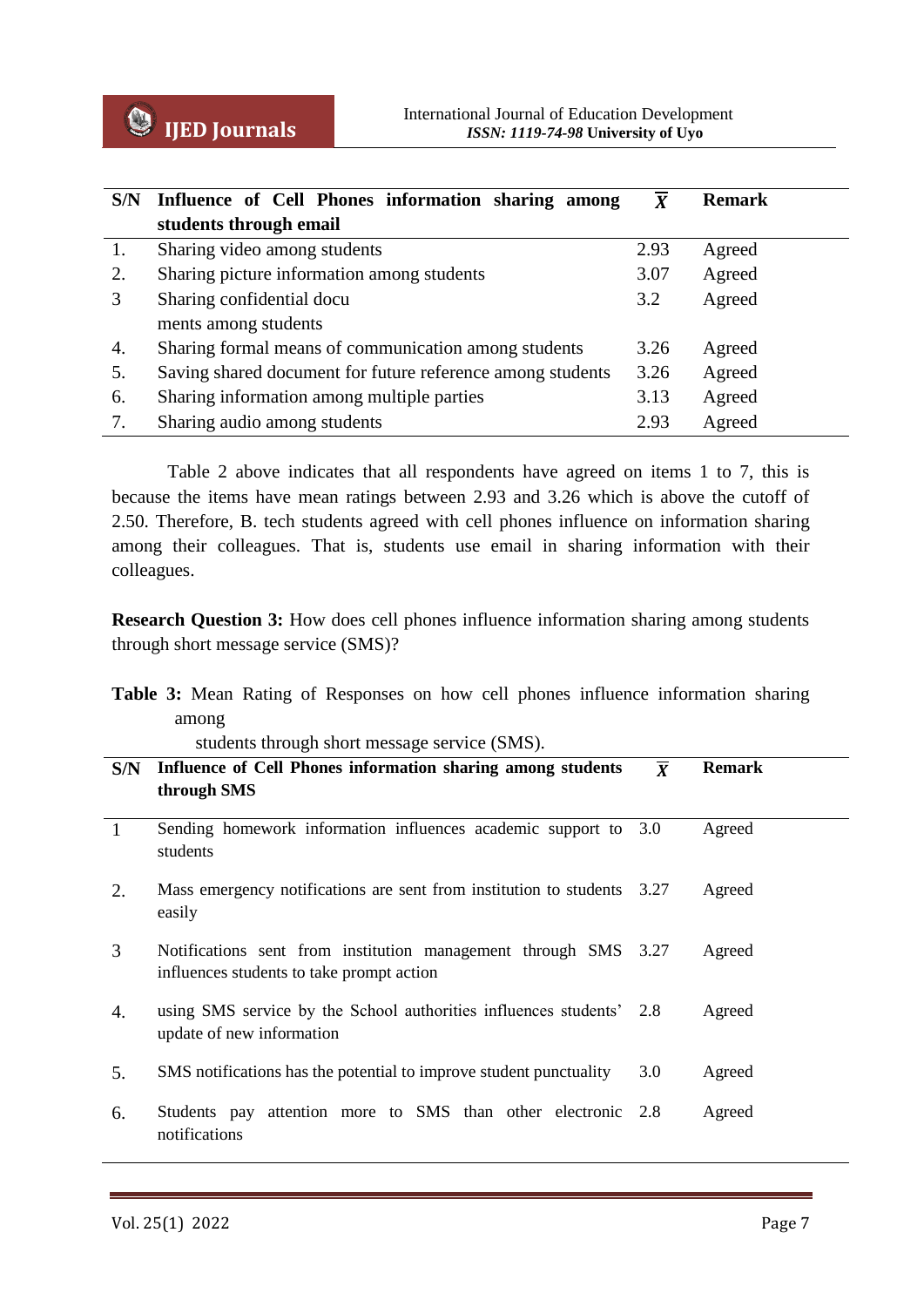| 7. Soliciting for urgent action from students | Agreed |  |
|-----------------------------------------------|--------|--|

Table 3 above shows that the respondents have agreed on items  $1 - 7$ . This is because the items have a mean rating between  $2.8 - 3.27$  which is above the cut-off of 2.50. Therefore, B. tech students agreed with how cell phones influence information sharing among their colleagues. That is, students use SMS in sharing information among their colleagues.

**Research question 4**: How does cell phones influence information sharing students through Facebook?

|  |  |                                  |  |  | Table 4: Mean Rating of Responses on how cell phones influence information sharing |  |
|--|--|----------------------------------|--|--|------------------------------------------------------------------------------------|--|
|  |  | among students through Facebook. |  |  |                                                                                    |  |

| S/N          | Influence of Cell Phones information sharing among        | $\overline{X}$ | <b>Remark</b> |
|--------------|-----------------------------------------------------------|----------------|---------------|
|              | students through facebook                                 |                |               |
| $\mathbf{1}$ | Sharing messages with students through Facebook           | 3.3            | Agreed        |
| 2            | Communicating with voice calls among students through 2.9 |                | Agreed        |
|              | Facebook                                                  |                |               |
| 3.           | Communicating with video calls among students through 2.8 |                | Agreed        |
|              | Facebook                                                  |                |               |
| 4.           | Posting of academic articles among students through 2.27  |                | Disagreed     |
|              | Facebook                                                  |                |               |
| 5.           | Visiting of academic pages among students                 | 2.93           | Agreed        |
| 6            | Organizing live video/audio group sessions among students | 2.93           | Agreed        |
| 7.           | Use of cell phone facilities in the teaching and learning | 2.8            | Agreed        |
|              | process foil students from idleness through Facebook      |                |               |

From Table 4 shows that the respondents have agreed with items 1, 2, 3, 5, 6, and 7, this is because the above-listed items have a mean rating between 2.80 and 3.30 and the respondents disagree with item 4 with a mean score of 2.27, and this is because it has a mean rating below the cutoff of 2.50. Therefore, the average B. tech student agreed with how cell phones influence information sharing among their colleagues. That is, students use Facebook in sharing information with their colleagues.

**Ho<sup>1</sup>** There is no significant difference between male and female students' responses to the influence of cell phones on information sharing through Whatsapp.

**Table 5:** Independence t-test on male and female student's responses on the influence of cell phone on information sharing through Whatsapp.

| <b>Variables</b> |  | df | t-Cal p-value | <b>Decision</b> |
|------------------|--|----|---------------|-----------------|
|                  |  |    |               |                 |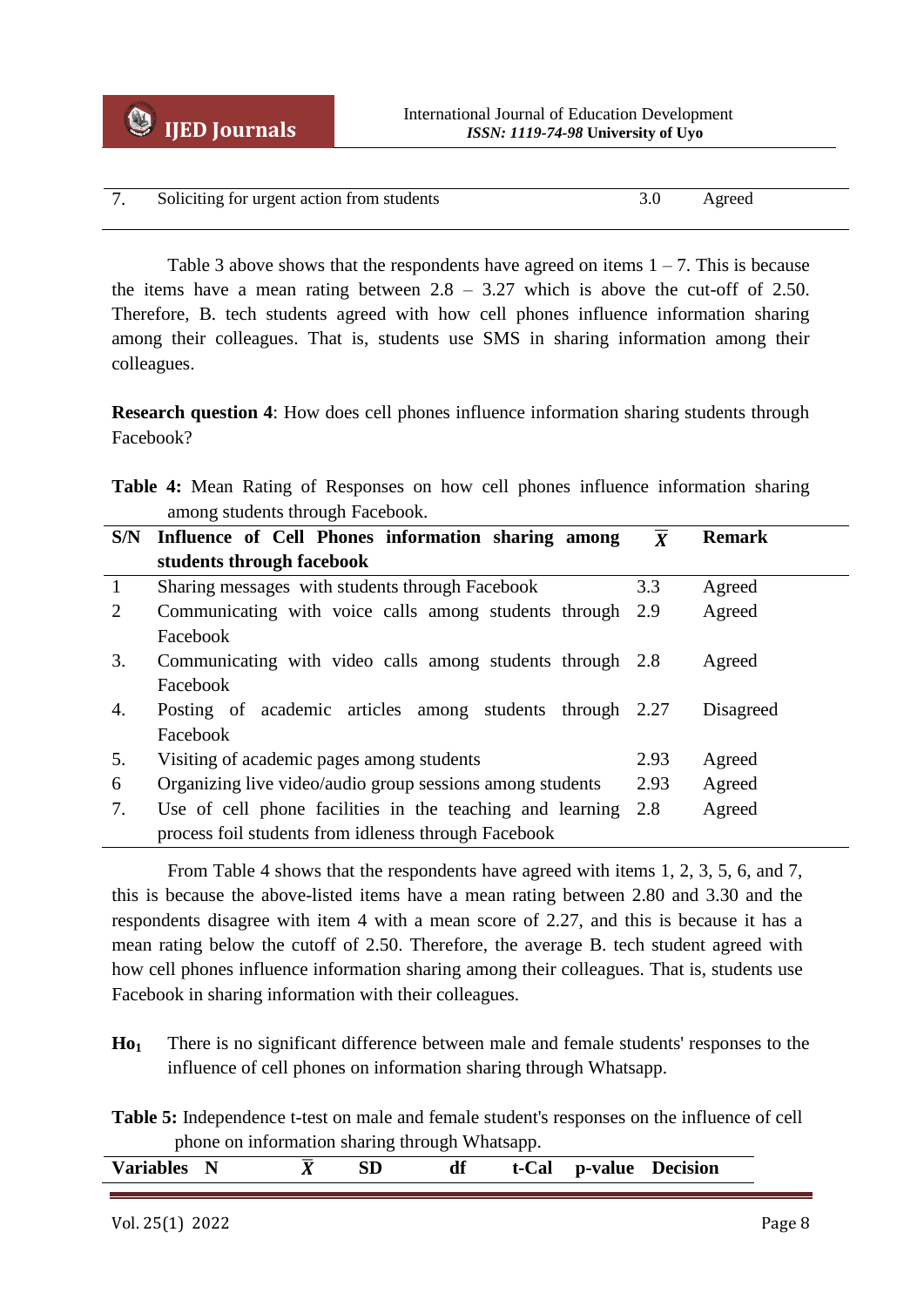| U      | <b>IJED Journals</b> |      | <b>International Journal of Education Development</b><br>ISSN: 1119-74-98 University of Uyo |    |              |  |           |  |
|--------|----------------------|------|---------------------------------------------------------------------------------------------|----|--------------|--|-----------|--|
|        |                      |      |                                                                                             |    |              |  |           |  |
| male   | 32                   | 2.93 | .49                                                                                         |    |              |  |           |  |
|        |                      |      |                                                                                             | 48 | $-.406$ .687 |  | Accept Ho |  |
| female | 18                   | 2.98 | .38                                                                                         |    |              |  |           |  |

The p-value  $(0.69)$  is greater than the significance value  $(0.05)$ . Therefore, there is no statistically significant difference between the response of the male and female students on the influence of cell phones on information sharing through Whatsapp at a 95 percent confidence level.

**Ho<sup>2</sup>** There is no significant difference between male and female students' responses on the influence of cell phones on information sharing between male and female students through text messages (SMS).

**Table 6:** Independence T-Test on male and female student's responses on the influence of cell phone on information sharing through Text Messages (SMS).

| Variables N |    |      | <b>SD</b> | df |         |      | t-Cal p-value Decision |
|-------------|----|------|-----------|----|---------|------|------------------------|
| male        | 32 | 2.93 | .19       |    |         |      |                        |
|             |    |      |           | 48 | $-.038$ | .970 | Accept Ho              |
| female      |    | 2.93 | .23       |    |         |      |                        |

The p-value (0.97) is greater than the significance value of 0.05. Therefore, there is no significant difference between the response of males and females on the influence of cell phones on information sharing through Text Messages (SMS).

**Ho<sup>3</sup>** There is no significant difference between male and female students' responses on the influence of cell phones on information sharing between male and female students through Facebook.

**Table 7:** Independence T-Test on male and female students' response to the influence of cell phones on information sharing through Facebook.

|             |    |      |           | . . |      |      |                        |
|-------------|----|------|-----------|-----|------|------|------------------------|
| Variables N |    |      | <b>SD</b> | df  |      |      | t-Cal p-value Decision |
| male        | 32 | 3.11 | .56       |     |      |      |                        |
|             |    |      |           | 48  | .037 | .971 | Accept Ho              |
| female      | 18 | 3.11 | .48       |     |      |      |                        |

The p-value (0.97) is greater than the significance level of 0.05. Therefore we conclude at a 95% confidence level, there is no significant difference in the influence of cell phones on information sharing through Facebook between male and female students.

**Ho<sup>4</sup>** There is no significant difference between male and female students' responses on the influence of cell phones on information sharing between male and female students through electronic mail (Email).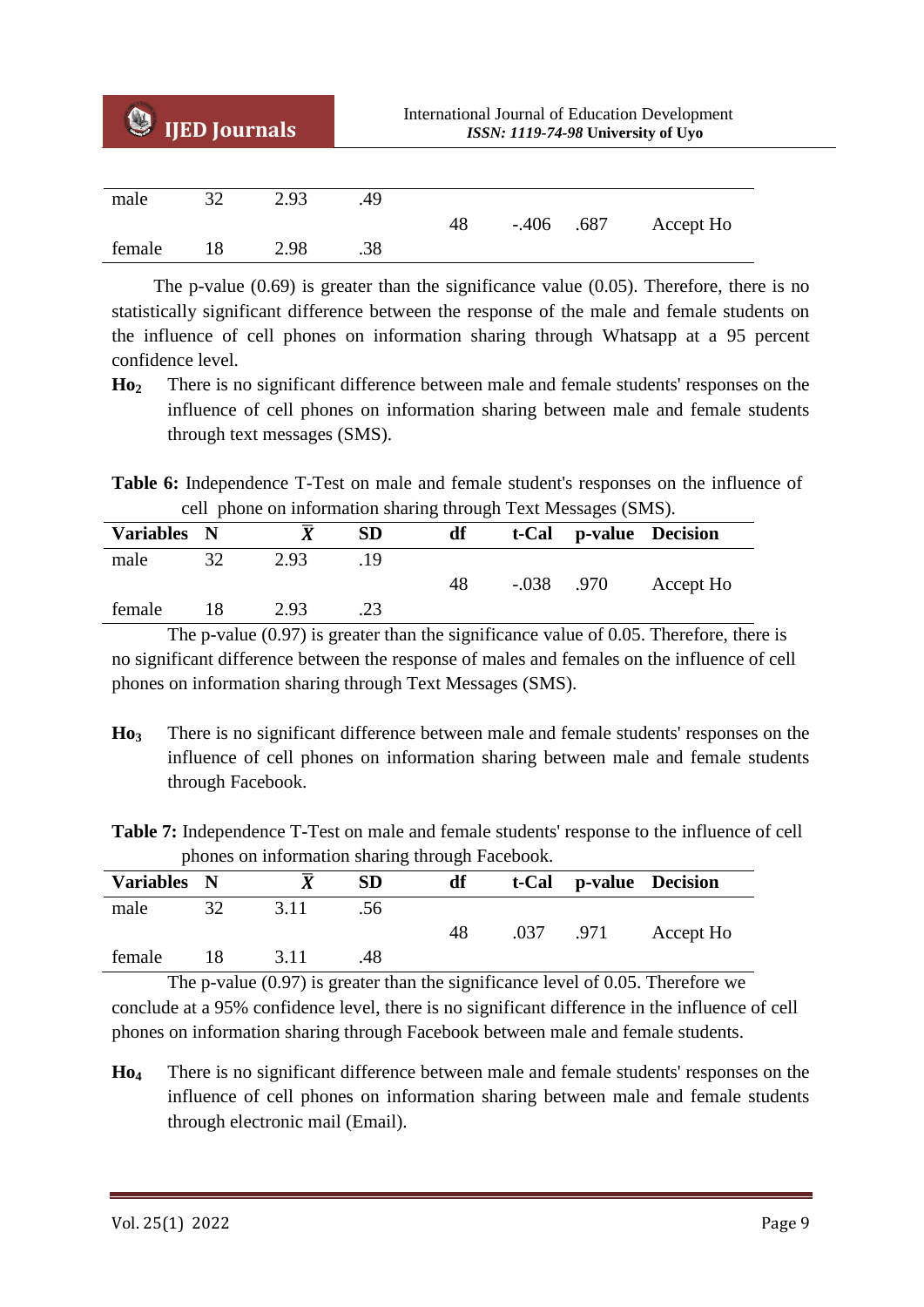**Table 8:** Independence T-Test on male and female students' response on the influence of cell phones on information sharing through electronic mail (Email).

|    |             | <b>SD</b> | df |      |      |                        |
|----|-------------|-----------|----|------|------|------------------------|
| 32 | 2.77        | .40       |    |      |      |                        |
|    |             |           | 48 | .249 | .805 | Accept Ho              |
|    | 2.74        | .38       |    |      |      |                        |
|    | Variables N |           |    |      |      | t-Cal p-value Decision |

The p-value (0.89) is greater than the significance value of 0.05. Therefore we conclude there is no significant difference between the responses of both genders on the influence of cell phones on information sharing through electronic mail (email). This means both males and females utilize email in information sharing using their cell phones.

# **Findings of the Study**

- 1. Cell phones influence information sharing among students through Whatsapp.
- 2. Cell phones influence information sharing among students through text messages (S.M.S).
- 3. Cell phones influence information sharing among students through Facebook.
- 4. Cell phones influence information sharing among students through electronic mail (email).

## **Discussion of Findings**

## **Influence of sharing information through Whatsapp among B. Tech students**

Findings according to table 1 indicate that the respondents agreed on all the cell phones influence on information sharing among B. tech students through Whatsapp. The result is in line with Motiwalla (2007). In his research related to the use of instant messaging for educational purposes, Motiwalla suggests that the popularity and support for mobile devices within the student population are great and that the majority of students at polytechnics and universities benefit from texting through Whatsapp. The study went further in table 5 to find out there is no significant difference in the use of cell phone app in sharing information between male and female students. The popularity of Whatsapp has made both genders of students equally likely to use this cell phone app for information sharing.

## **Influence of sharing information through email among B. Tech students**

Findings according to table 2 showed that respondents agreed on all the cell phones influence on information sharing among B. tech students through short message service (SMS). This finding agrees with Wheeler, Yeomans, & Wheeler (2008) and Lau (2017). According to Lau, text messages can be a great way of sending homework information and academic support to students, which include workshops and courses, information on majors and career options as well as class cancellations. Additional information that schools can communicate via SMS includes exam dates and the extension of library hours, especially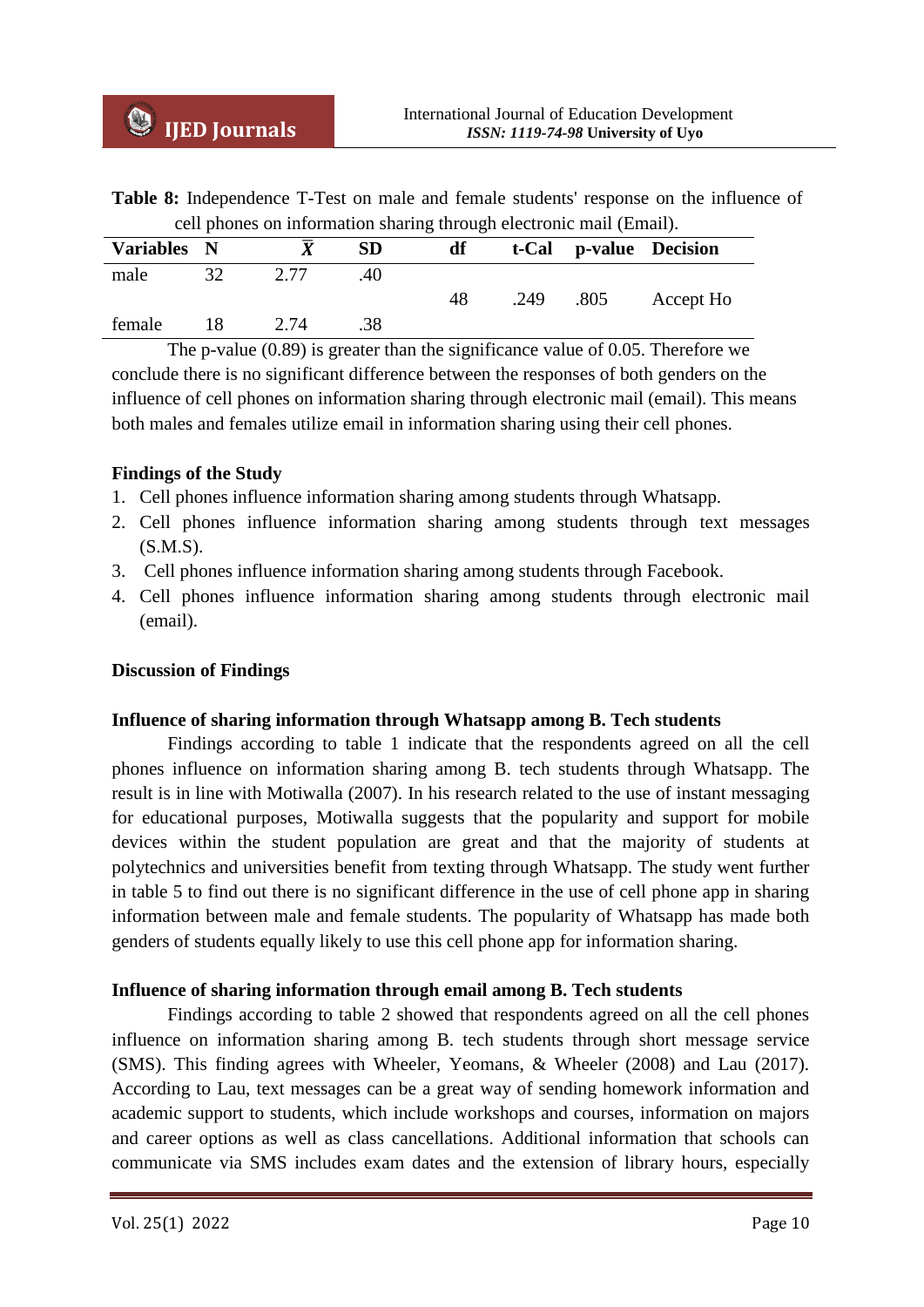during finals. Wheeler et al noted that schools, especially universities, can use SMS services to recruit students, send status updates to applicants, and confirm admissions to students. The messages may include embedded links to direct prospective students to the right department and other useful resources, in the event of a safety or crime alert, extreme weather condition, or even a last-minute lecture room change.

# **Influence of sharing information through SMS among B. Tech students**

Findings according to Tables 3 and 7 also revealed that both respondents agreed to all cell phones influence on information sharing among B. tech students through Facebook, which is in line with Kim, Jeong & Lee  $(2010)$ . The use of academic pages on Facebook has a positive influence on student performance. It explains that people from different age ranges interact and exchange content. They share videos and pictures, discuss subjects, chart, publish advertisements for group events, or play available applications. Young generations (students) are the most heavily present on Facebook, and the resulting increased levels of information flow management are required to engage students in the tasks while they are engaged in constant interactions and socialization with themselves.

## **Influence of sharing information through Facebook among B. Tech students**

Findings according to Table 4 and 7 revealed that both male and female students agreed on all the cell phones influence on information sharing among B. tech students through email. This finding supports the study of Ellison, Steinfield  $&$  Lampe (2007) and Asif (2018). According to Ellison et al., allowing students to use email to their advantage is a great way for students to communicate with each other. If they have questions about their assignment, they can email their peers for a quick answer. They can also help each other with their projects, as she uses email to create a project for her fourth-graders in which they compared stream studies with students on the west coast and in New York, communicating through email.

## **Conclusion**

Cell phones have become an essential part of our lives and are widely used as the easiest and cheapest means of communication, influencing information sharing even among bachelor of technology students. There is no significant difference in the influence of cell phones on information sharing between male and female bachelor students. The assessment carried out in this study shows both male and female respondents agrees to cell phone influence on sharing of information among students through Whatsapp, Facebook, and short message services (SMS), and electronic mail (email).

The use of cell phones has found its way into the lives of students. It has become one of the quickest and easiest ways of sharing information. This study will provide insight to educators, teachers, curriculum planners and designers, schools, and other relevant authorities on the need to integrate cell phones into the teaching and learning process as an effective way of sharing information among students.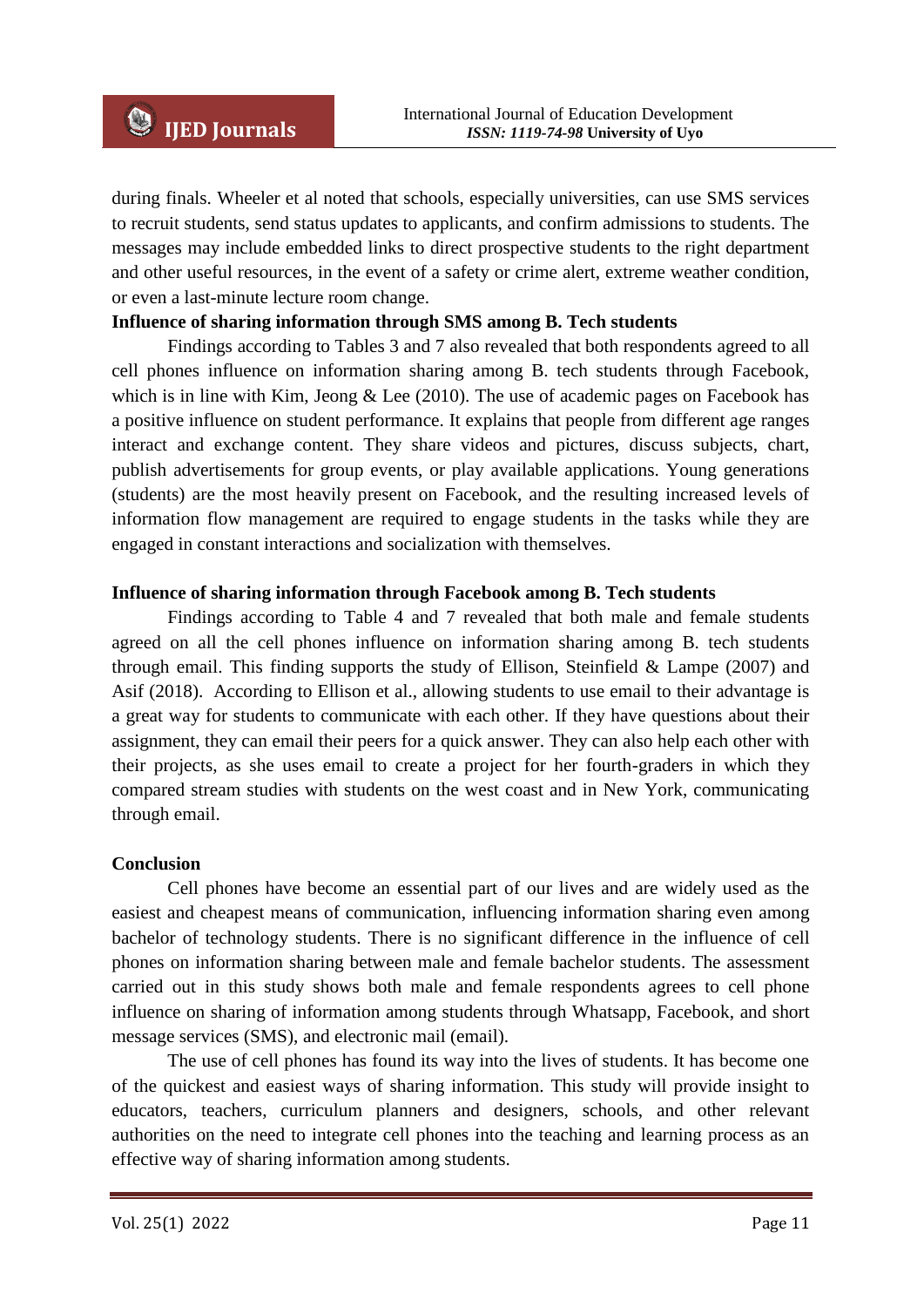#### **Recommendations**

- 1. School Managements should encourage students to positively engage their cell phones in academic activities.
- 2. The Schools Authorities should provide the students with free wifi to allow them access to the internet, and that will prompt them to research academic resources.

#### **References**

- Abassah, M. (2011). *Analysis of the Problems and Prospects of Technical Colleges Teacher in Nigeria*. Retrieved July 18, 2019, from<http://hrmars.com/admin/pics/181.pdf>
- Abdullahi, S. (2010). Electrical Installation Competency Improvement is Required by Electrical /electronic Teachers in Bauchi and Gombe State Technical Colleges. *Unpublished M. Ed (Industrial) Thesis,* University of Nigeria, Nsukka.
- Adigwe, J, C. (2012). Effects of Mathematical Reasoning Skills on Students' Achievement in Chemical Stoichiometry. *Review of Education*, 23(1), 1-23.
- Allen, M. J. (2004). *Assessing Academic Programs in Higher Education*. San Francisco: Jossey-Bass.
- Asif, S. (2018). *5G Mobile Communications: Concepts and Technologies*. CRC Press. pp. 128–134. ISBN 9780429881343.
- *Bachelor of Technology*. (2019). Retrieved July 18, 2019 from [Www.wikipedia.org/wiki/bacheloroftechnology](http://www.wikipedia.org/wiki/bacheloroftechnology)
- Computer Hope, (2021). *What is a Cell Phone? – Computer Hope*. <http://www.computerhope.com/jargon>
- Ellison, N. B., Steinfield, C. & Lampe, C. (2007). The Benefits of Facebook Friends: Exploring the Relationship between College Students' Use of Online Social Networks and Social Capital. *Journal of Computer-Mediated Communication, 12*, 1143-1168
- Federal Ministry of Education (FME, 2004), *National Policy on Education (Revised)*, Lagos: Federal Ministry of Information printing Division.
- Kim, W., Jeong, O. R., & Lee, S.-W. (2010). On Social Websites*. Information Systems*, *35*, 215-236.
- Lau, W. F. (2017). Effects of Social Media Usage and Social Media Multitasking on the Academic Performance of University Students. *Computers in Human Behavior*; *68*, 286–291.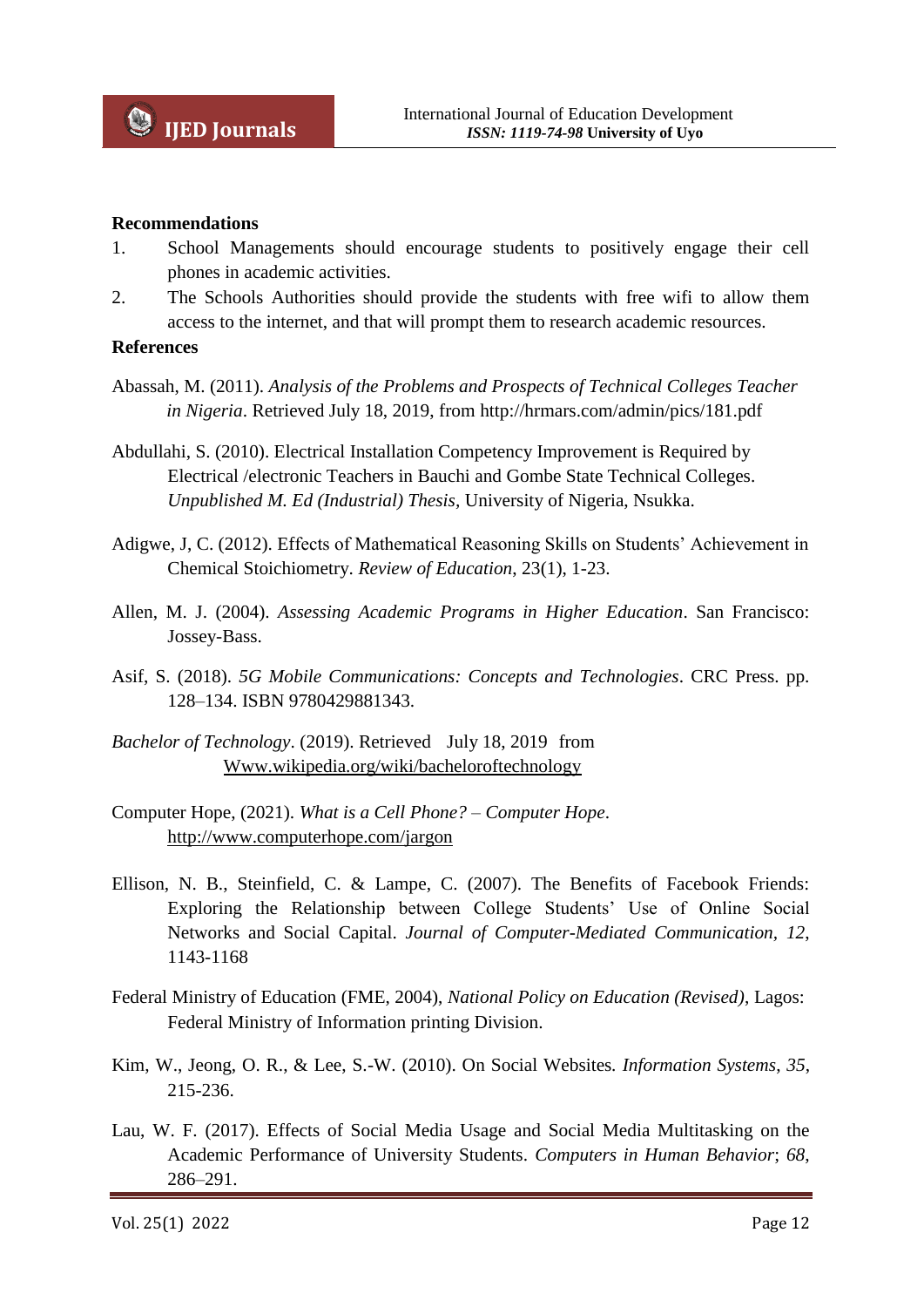- Motiwalla, L. F. (2007). *Mobile Learning: a Framework and Evaluation. Computers & Education*, *49*(3), 581-596.
- National Board for Technical Education [NBTE]. (2017). *NBTE Boss Defends Award of B.Tech Degree by Polys*. Retrieved July 18, 2019, from [www.nbte.gov.ng/news\\_release\\_21html.](http://www.nbte.gov.ng/news_release_21html)
- Nayak, J. K. (2018). Relationship among smartphone usage, addiction, academic performance and the moderating role of gender: A study of higher education students in India. *Computers & Education*, *123*, 164-173.
- Nwosu, A. A. (2015). *Science education for life in a dynamic world*. An Inaugural Lecture of the University of Nigeria, Nsukka. Retrieved July 18, 2021 [http://www.dspace.unn.edu.ng/bitstream/handle/123456789/2690/Apollonia%20Anae](http://www.dspace.unn.edu.ng/bitstream/handle/123456789/2690/Apollonia%20Anaele%20Nwosu.pdf?sequence=1&isAllowed=y) [le%20Nwosu.pdf?sequence=1&isAllowed=y](http://www.dspace.unn.edu.ng/bitstream/handle/123456789/2690/Apollonia%20Anaele%20Nwosu.pdf?sequence=1&isAllowed=y)
- Osasuwa, J. (2017). Why Nigerian Youths are not Employable –DG SMEDAN. Retrieved July 18, 2019 from [https://www.dailypost.ng/2017/11/23/nigerian-youths-not](https://www.dailypost.ng/2017/11/23/nigerian-youths-not-employable-dg%20smedan/)[employable-dg smedan/](https://www.dailypost.ng/2017/11/23/nigerian-youths-not-employable-dg%20smedan/)
- Santrock, J. W. (2001). *Educational psychology*. New York: McGraw-Hill.
- Shakoor, F., Fakhar, A., & Abbas, J. (2021). Impact of Smartphones Usage on the Learning Behaviour and Academic Performance of Students: Empirical Evidence from Pakistan. *International Journal of Academic Research in Business and Social Sciences, 11*(2), 862–881.
- Srivastava, Viranjay, Singh, Ghanshyam (2013). MOSFET Technologies for Double-Pole Four-Throw Radio-Frequency Switch. *Springer Science & Business Media*, 9783319011653.
- USAID, (2008). Education for a gender equality perspective. Unpublished report Developed for USAID's office of women in development, EQUATE project management international, USA.
- García-Peñalvo, F. J. (2016). Mobile Information Technologies. *Journal of Information Technology Research, 9*(2). Doi: 10.1016/j.chb.2016.03.062
- Wheeler, S., Yeomans, P., & Wheeler, D. (2008). The Good, the Bad and the Wiki: Evaluating Student-Generated Content for Collaborative Learning. *British Journal of Educational Technology, 39*(6), 987-995.